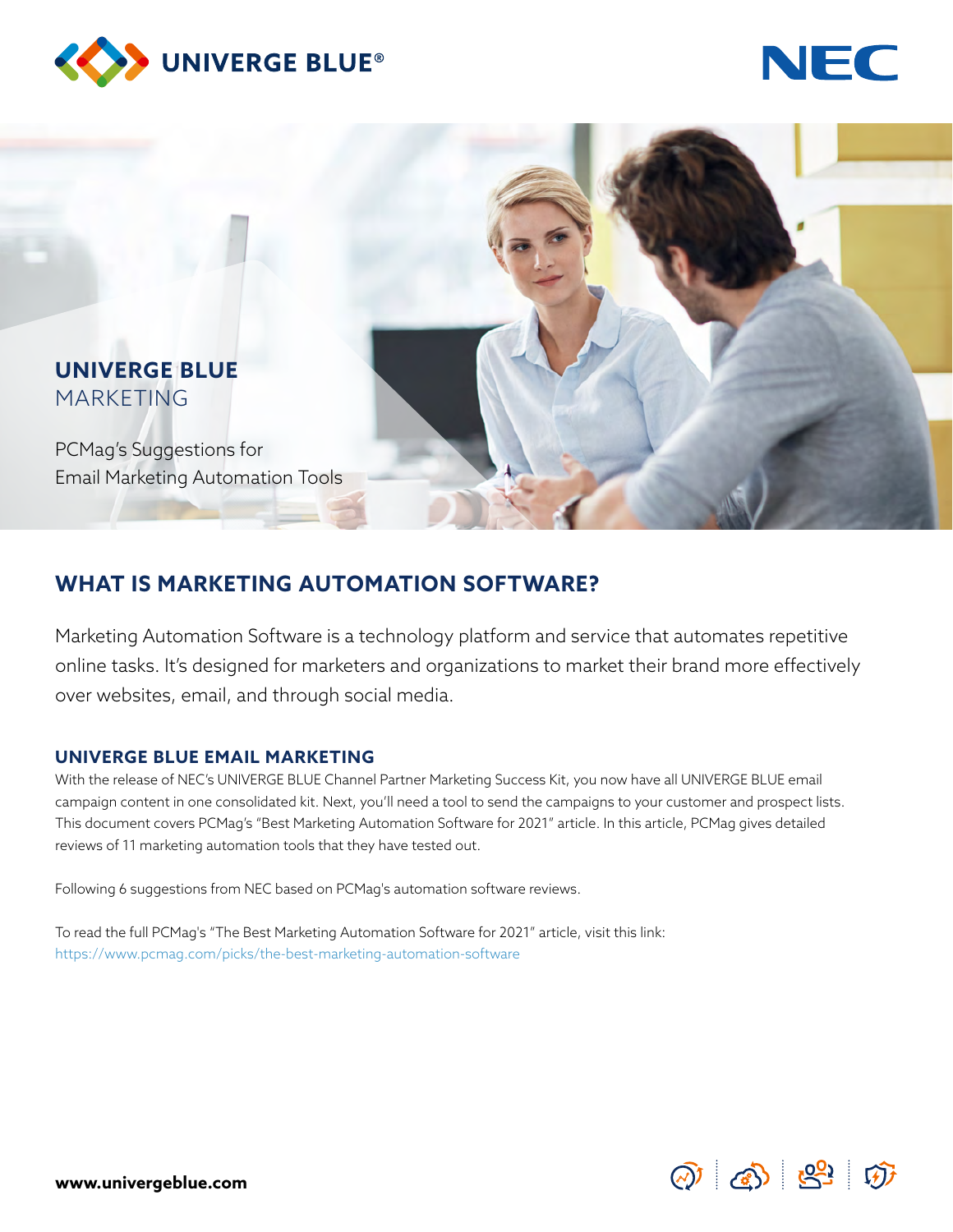## **UNIVERGE BLUE®** MARKETING



### **ZCampaigner**

Campaigner leads the competition with well-priced email marketing, automation, and analytic features that work together well for both experienced digital marketers and newcomers.

Pricing starts at \$19.95 per month\*

#### PROS

- Accessible 24/7 customer support
- > Productivity-focused UI
- Wide range of templates and options
- > Comprehensive onboarding and online resources

#### CONS

- **>** Requires credit card for free trial
- > No free version
- Migrating from other solutions isn't easy

# mailchimp

Mailchimp has long been the dominant player in the email marketing space and now the company is adding turnkey e-commerce, better automation, and even embedded customer relationship management (CRM) features to its offering. The latest version of Mailchimp offers website hosting and design.

Pricing starts at \$10.00 per month\*

#### PROS

- > Full marketing hub
- Workable free tier with flexible pricing
- Websites and e-commerce plans bring revenue-sharing options
- > Adds turnkey e-commerce for merchants

#### CONS

- Lackluster email template experience
- Campaign tracking is limited and somewhat difficult



GetResponse is versatile, easy to use, and now has an improved focus on e-commerce. It'll handle most companies' omni-channel marketing needs via a feature-rich interface and a number of smart integrations.

Pricing Starts at \$15 per month\*

#### PROS

- Expanded features like SMS and email chat
- > Powerful auto-responder options
- Easy email marketing features
- > Improved e-commerce integration

#### CONS

- > Analytics are underwhelming
- > Lacks 24/7 phone support

### **Z** Campaign Monitor

Campaign Monitor brings an intuitive interface with rich templates and powerful analytics and makes them accessible even to novice email marketers. However, it trails the competition in direct online support.

Pricing starts at \$9.00 per month\*

#### PROS

- Versatile email templates
- Easy-to-use WYSIWYG interface
- > Easy automation tool
- Good SMB analytics

#### CONS

- Contact importing difficult when matching custom fields
- > No SMS channel
- > Lacks direct online support via phone or chat